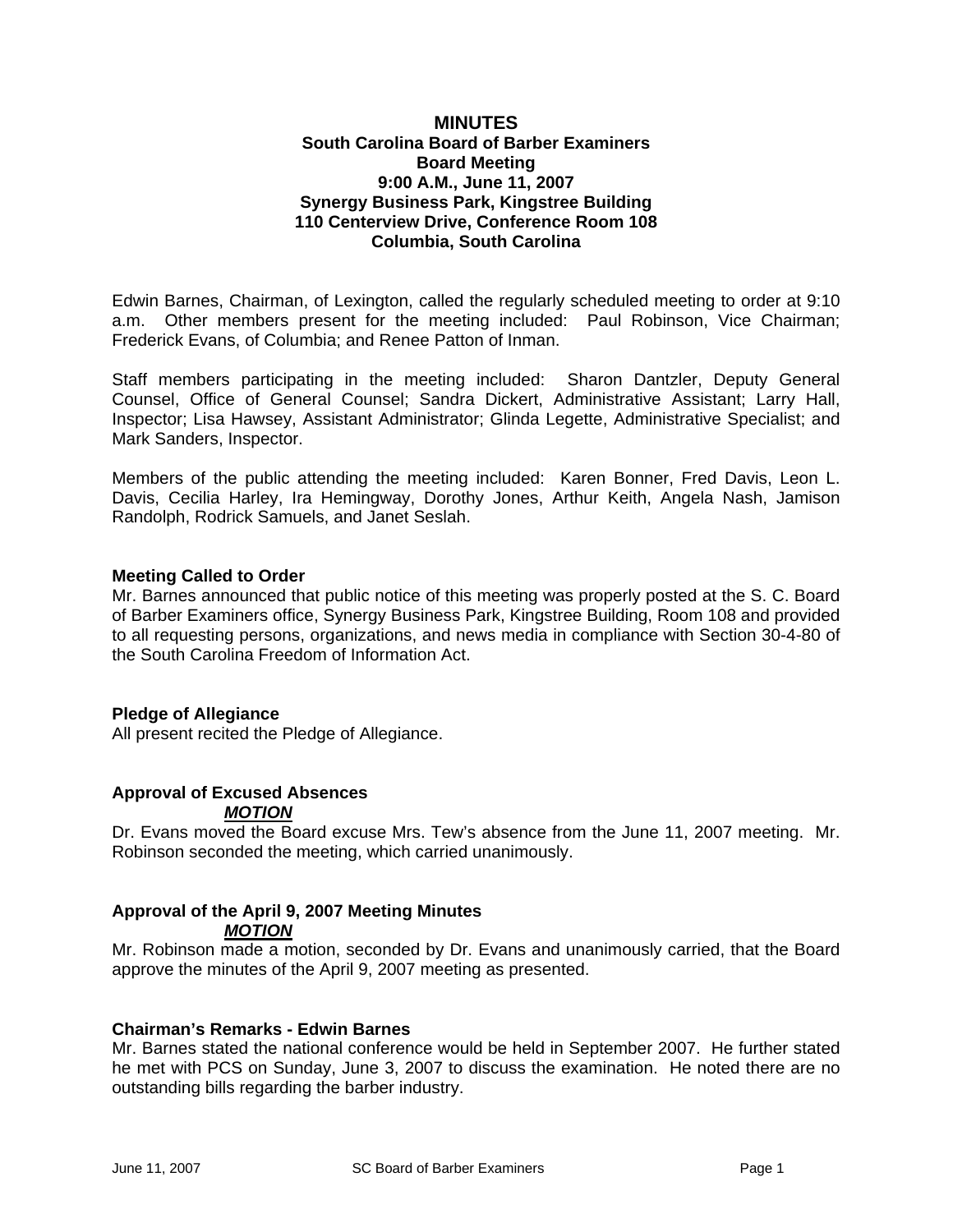## **Administrator's Remarks, For Information – Eddie Jones**

*Advisory Opinions, If Needed, Office of General Counsel Legislative Update, If Needed, Legislative Liaison Office*  There were no advisory opinions given during the June 11, 2007 meeting.

Mr. Jones stated the braiding bill remains the same.

#### *Inspection Report*

Mr. Sanders briefed the Board on the inspection report. He noted 90 inspections were conducted in April 2007 and 116 inspections conducted in May 2007. He stated 779 inspections have been conducted during this fiscal year.

 *Approval of DRC Report – April 9, 2007* 

Mr. Sanders and Mr. Hall briefed the Board on the April 9, 2007 DRC Report.

## *MOTION*

Mr. Robinson made a motion, seconded by Ms. Patton and unanimously carried, that the Board approve the April 9, 2007 DRC Report in regard to the following cases.

| 66-4279 | 66-4280 | 66-4330 | 66-4331 | 66-4345 | 66-4346 |
|---------|---------|---------|---------|---------|---------|
| 66-4347 |         |         |         |         |         |

#### **New Business**

1. Approval of Third Student Permit

*a. Karen Bonner* 

On April 6, 2007 the Board received a letter from Karen Bonner seeking the Board's approval of a third student permit. She attends Harley's Barber and Career Institute. In a letter dated April 16, 2007 Ms. Bonner was notified that she was scheduled to appear before the Barber Board at the June 11, 2007 meeting to discuss her request.

Karen Bonner appeared before the Board at this time. Ms. Bonner stated she works full time and trains at Harley's Barber and Career Institute on a part time basis. She needs to obtain approximately 35 hours.

#### *MOTION*

Mr. Robinson made a motion, seconded by Dr. Evans and unanimously carried, that the Board approve a third student permit for Ms. Bonner.

#### *b. Arthur Keith*

On June 7, 2007 the Board received a letter from Arthur Keith seeking the Board's approval of a third student permit. Mr. Keith had been attending Strictly Business Barber School in Georgetown; however, he quit attending the school for personal reasons. He would like to complete his barber training at Personal Touch Barbering School in Kingstree. In a letter dated June 8, 2007 Mr. Keith was notified he was scheduled to appear before the Board during the June 11, 2007 meeting to discuss his request.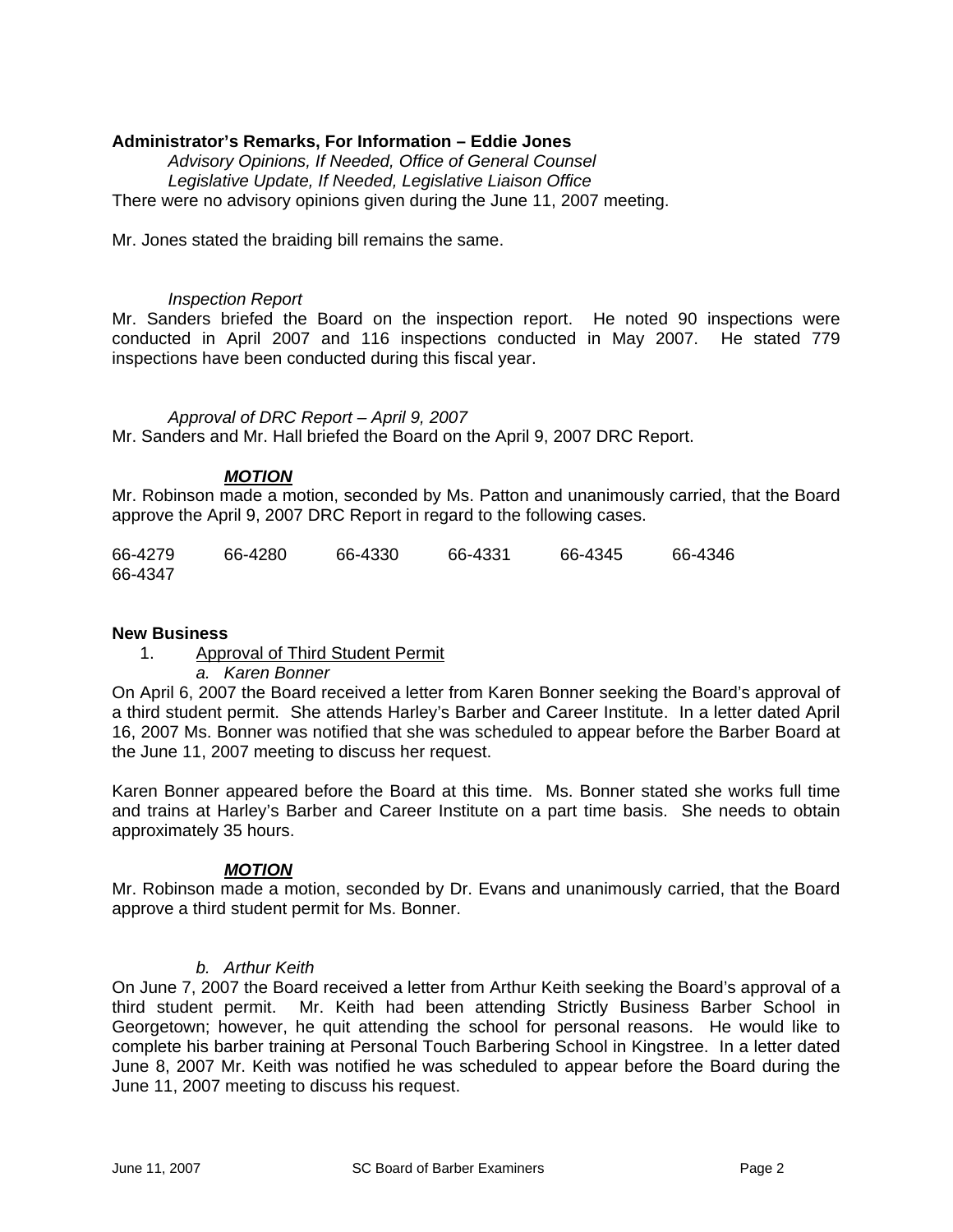Arthur Keith appeared before the Board at this time. Mr. Keith stated the first two student permits were used to attend Strictly Business Barber School. He further stated he would complete his training at Personal Training. He went on to say he feels he was not being taught from the book and no classes were offered at Strictly Business Barber School. He has approximately 200 hours of training left to obtain.

## *MOTION*

Mr. Robinson moved the Board grant Mr. Keith a third student permit. Dr. Evans seconded the motion, which carried unanimously.

## *c. Jamison Randolph*

On April 11, 2007 the Board received a letter from Jamison Randolph seeking the Board's approval of a third student permit. Mr. Randolph's letter stated he was attending Harley's Beauty and Barber School, however, due to his work schedule he was unable to complete the training with the first two permits. The letter states that if he is granted a third student permit, he would complete his training as an OJT student at the Anderson Barber Shop in Hopkins. In a letter dated April 16, 2007 Mr. Randolph was notified he was scheduled to appear before the Board during the June 11, 2007 meeting to discuss his request.

Jamison Randolph appeared before the Board at this time. Mr. Randolph stated he did not use the first permit as he was in between jobs. He further stated when he obtained the second permit he found he could not combine training as a barber with his work schedule. He went on to say he now works nights and attends school during the day. He has received only 200 hours of training and lacks approximately 1,300 hours of training.

## *MOTION*

Dr. Evans made a motion, seconded by Mr. Robinson and unanimously carried, that the Board grant Mr. Randolph a third student permit.

## 2. Approval of Fifth Student Permit

## *a. Leon L. Davis*

On April 27, 2007 the Board received a statement from Leon L. Davis seeking the Board's approval of a fifth student permit. In a letter dated May 3, 2007 Mr. Davis was notified he was scheduled to meet with the Board on June 11, 2007 to discuss his request.

Staff's records reflect that Mr. Davis was issued student permits on November 9, 1998, January 7, 1999, August 24, 2001, and January 26, 2003.

Leon Davis appeared before the Board at this time. Mr. Davis stated he was unaware he had held four previous permits. He further stated he initially began worked at Kat's Barber Shop for two months under his first permit and worked at Kenny G's for approximately four or five months under his second permit. He continued by saying he did not work as a OJT barber student OJT after he left Kenny G's nor did he attend a barber school.

The Board tabled this matter to executive session.

#### 3. Approval of Six Hour Braiding Course *a. Dorothy Jones, New Trendz Hair Designer*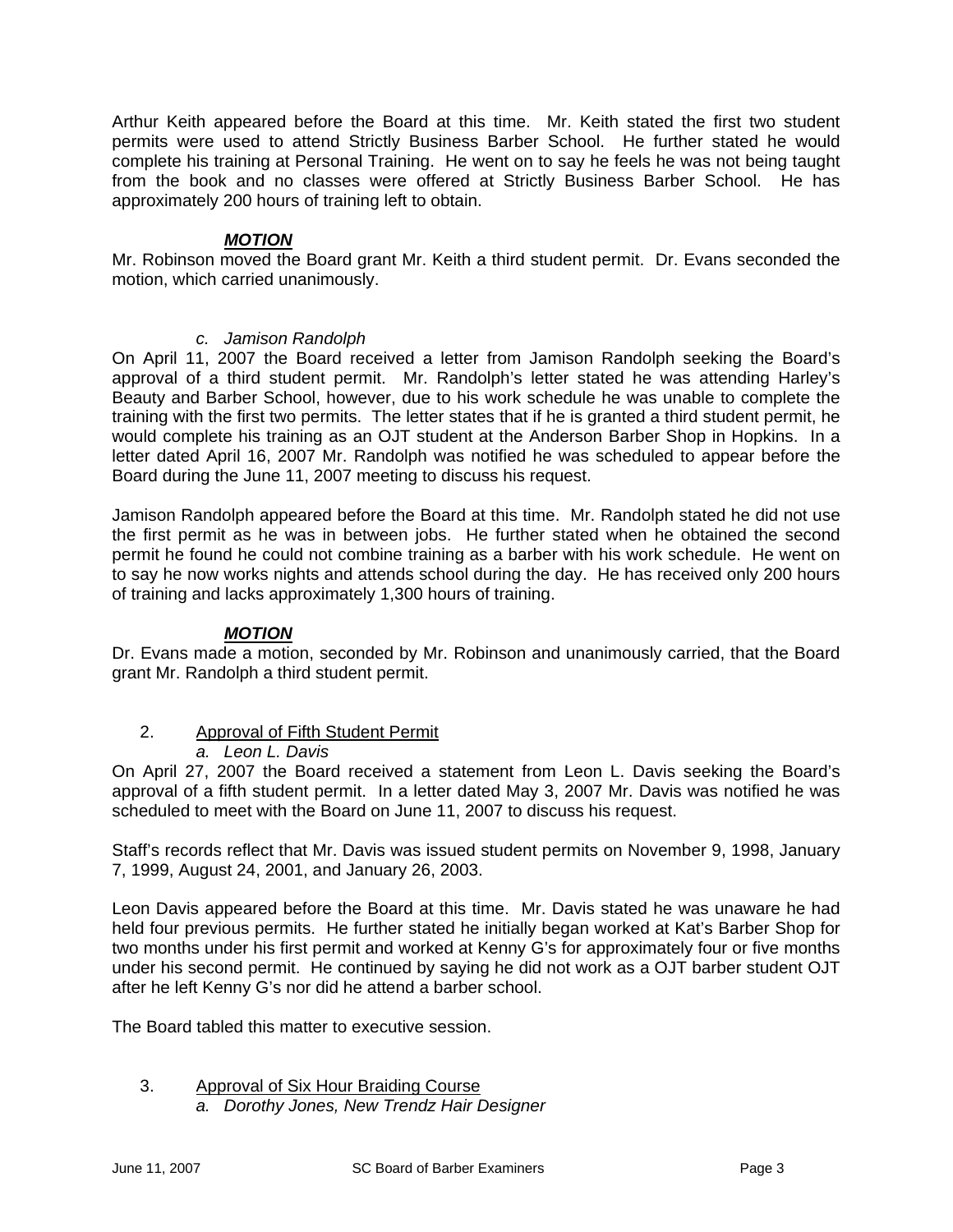On May 11, 2007 the Board received a request from Dorothy Jones seeking the Board approval of a six-hour braiding course. By letter dated May 16, 2007 Ms. Jones was notified she was scheduled to meet with the Board on June 11, 2007 to discuss her request.

Dorothy Jones appeared before the Board at this time.

Mr. Robinson stated he had reviewed the documentation submitted by Ms. Jones. He further stated the course syllabus should include sanitation, fees and renewal, procedures and regulations, and diseases of the scalp. He suggested Ms. Jones visit the Board's website and review the guidelines for hair braiding course. He reminded Ms. Jones she would not be teaching cosmetologists and some of the topics should not be included in the syllabus. He informed Ms. Jones that the Board could not approve the course at this time; however, she could revise the outline and resubmit the documentation for the August 2007 meeting.

## *b. Angela Nash*

On April 16, 2007 the Board received a request from Angela Nash seeking the Board's approval of a six hour braiding course. In a letter dated April 25, 2007 Ms. Nash was notified she was scheduled to meet with the Board to discuss her request during the June 11, 2007 Board meeting.

Angela Nash appeared before the Board at this time.

Mr. Robinson stated he had reviewed the documentation submitted by Ms. Nash. He further stated the course syllabus should consist of these topics: sanitation, fees and renewals, diseases of the scalp, procedures, and regulations. He went on to say she did not need to include sterilization. He suggested Ms. Nash visit the Board's website and review the guidelines for hair braiding course. He informed Ms. Nash that the Board could not approve the course at this time; however, she could revise the outline and resubmit the documentation for the August 2007 meeting.

## 4. Approval of New Barber School

## *a. Salon 496 Barber Academy – Fred Davis*

On May 31, 2007 the Board received a barber school application for the Salon 496 Barber Academy. The school's owners are Fred Davis and Janet Seslah. Mr. Davis would also serve as the instructor. The school will be located in Greenville. In a letter dated June 1, 2007 Mr. Davis and Ms. Seslah were notified they were scheduled to meet with the Board during the June 11, 2007 meeting to discuss the school application.

Fred Davis and Janet Seslah appeared before the Board at this time and answered questions from the Board. He stated he currently owns a hair salon, which he would remodel into the school.

## *MOTION*

Dr. Evans made a motion, seconded by Mr. Robinson and unanimously carried, that the application be approved pending inspections by staff and a Board member.

5. Approval of Distance Learning Program *a. Profile Barber Institute – Rodrick E. Samuels*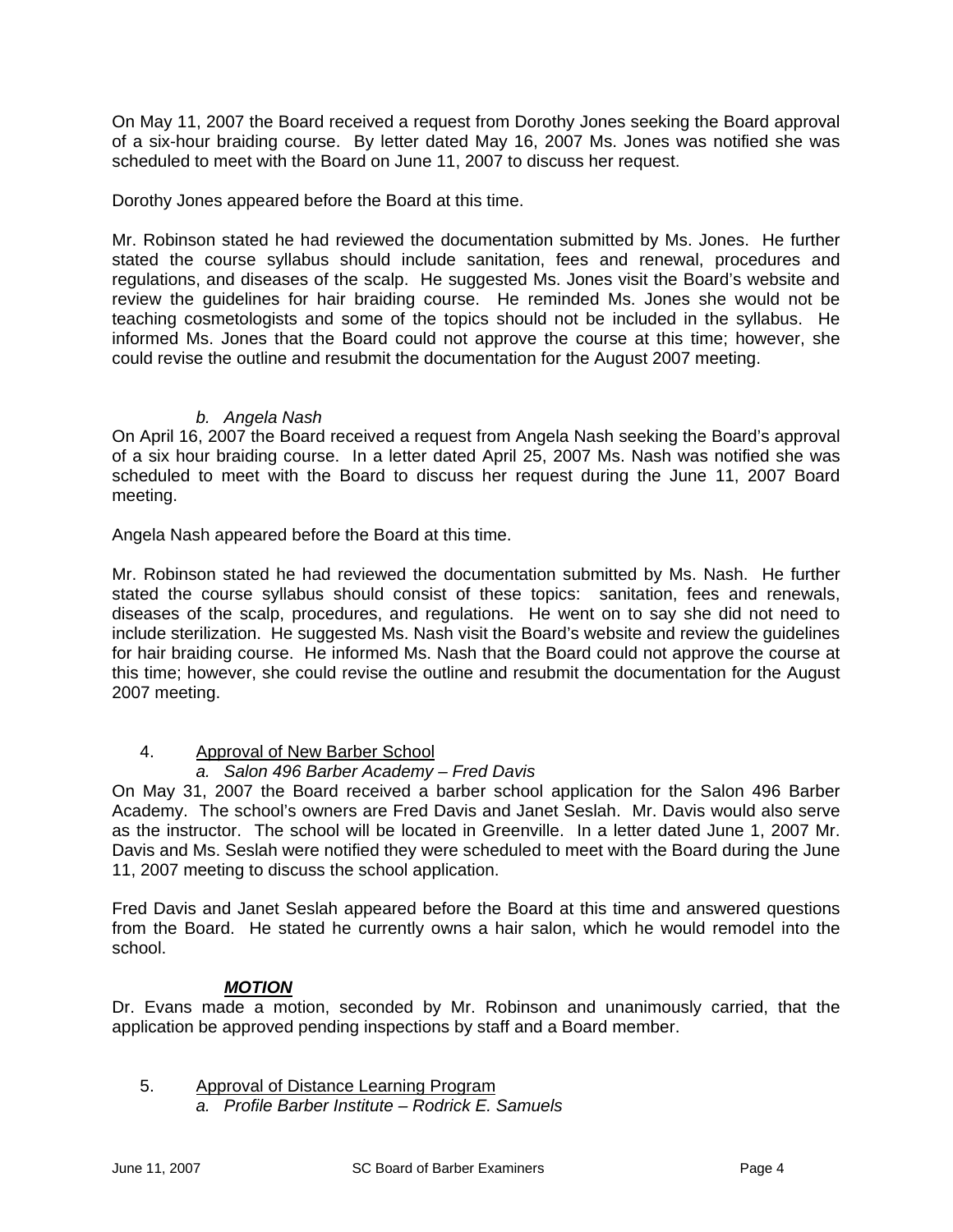On April 3, 2007 the Board received a letter from Rodrick Samuels of Profile Barber Institute seeking the Board's approval of a distance learning program. Mr. Samuels' letter states the purpose of the distance learning program would be to cater to individuals who must work full time but wish to pursue a career in the barber profession. Mr. Samuels' letter also states that the program is not a true, independently led, computer-based program, a good portion of the work would be completed away from the school, with a minimum of 10 to 15 hours a week spent at the school. Mr. Samuels' letter goes on to state that Milady, an imprint of Thomson Learning, is working with him to design the program.

Rodrick Samuels, Sandy Charette, and Judy Roberts appeared before the Board at this time. Mr. Samuels presented the members with documentation regarding a distance learning program. He stated Profile Barber Institute has been chosen as a pilot program. He further stated the program is not in any other school in any other state. He does not yet know the cost of tuition. Students would receive textbooks and school's reference library would be available to the students.

Ms. Charette stated there are a number of platforms of oversight to ensure the students who are training to become barbers are the actual individuals. She further stated the platform that would be used should this program be approved has a number of reporting capabilities that would allow an instructor or a school to monitor the student's progress through the actual program as well as the on-line programmatic assessments. She went on to say there will always be the possibility of someone attempting to cheat the system. She continued by saying those individuals would only cheat themselves since the Board has a process of testing to earn licensure. She noted the students are tested at intervals in the program and the students are not allowed to move forward until issues are resolved. She believes the program would be able to be used by OJT instructors as well as the barber schools.

Ms. Roberts stated there is an open chat line which allows daily contact between the students and an instructor. She went on to say assignments are given on a daily basis and that the students would be at the school two nights and on Saturday every week.

Dr. Evans asked how staff would conduct inspections on this program. He deferred this question to Mrs. Dantzler.

Mrs. Dantzler stated she has identified the statute and regulation involved in this matter; however, she preferred that the matter be discussed in executive session.

The Board viewed a short computer program regarding a distance learning course.

Mrs. Dantzler stated they would be monitoring the number of log-ins and questioned Ms. Roberts if they would be monitoring the time spent in the system. Ms. Roberts stated the system would capture the first day a student logs into a program and would capture the last day the student has logged in; however, it would not monitor or keep a clock of the amount of time spent in the program. She noted there are other platforms that monitor the amount of time spent in the program.

Mrs. Dantzler stated this is a contact hour based statute and asked if the program provider would be able to provide materials to show that it is anticipated to complete this section would take a certain amount of hours. Ms. Charette stated this is something that could be done.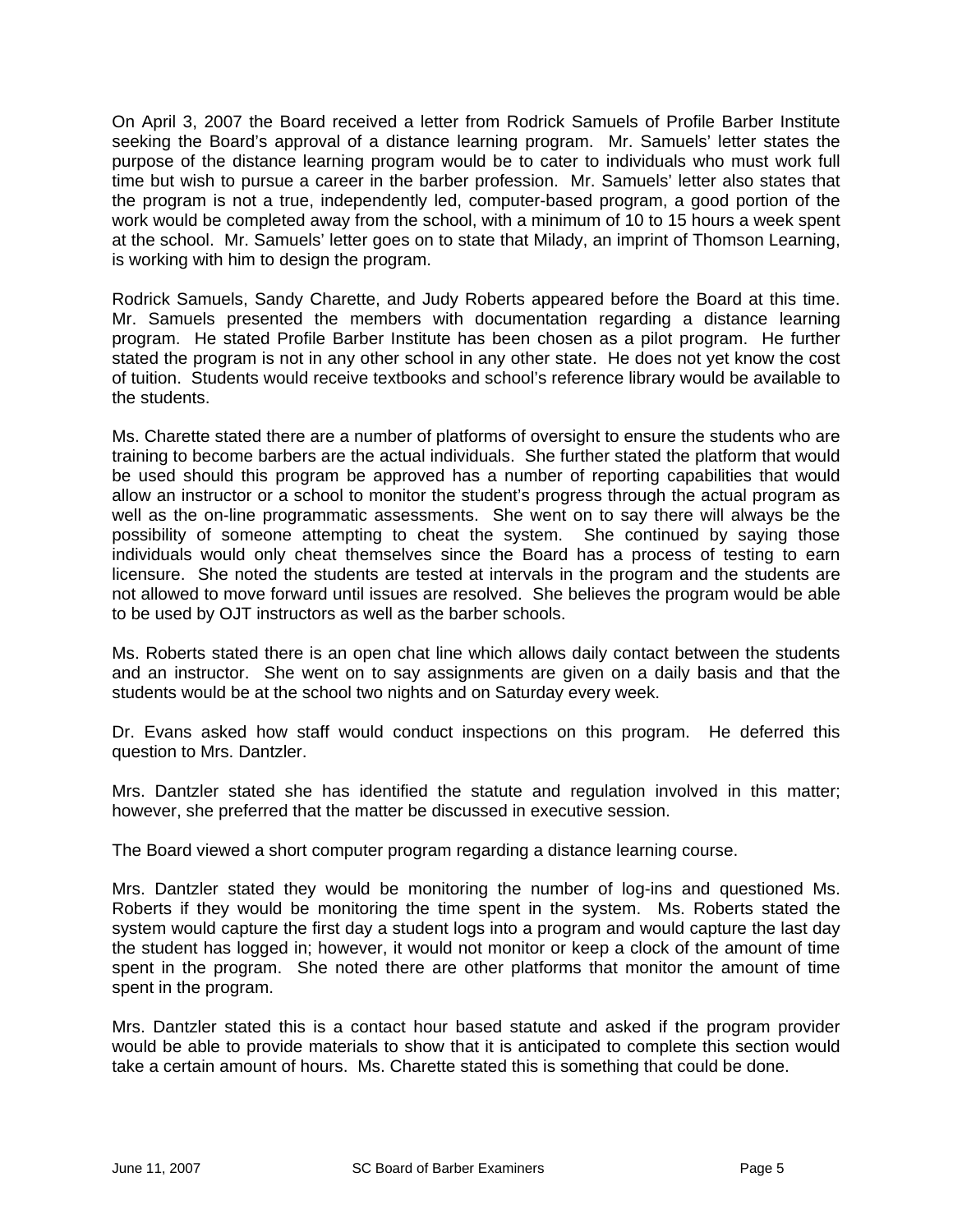Mrs. Dantzler stated the statute has a limit to the number of clock hours that can be earned in a week. She asked if there is a way to monitor, assess, qualify a supervising instructor's to pace a students work. Mrs. Charette answered affirmatively.

#### 6. Approval to Take Examination with Criminal Background *a. Ira Joseph Hemingway*

On May 31, 2007 the Board received an application for Examination and Licensure from PCS on behalf of Ira Joseph Hemingway. PCS notified staff that Mr. Hemingway had provided a criminal arrest record from the State Law Enforcement Division (SLED). Since Mr. Hemingway had a criminal background staff could not approve him for licensure during the routine manner. Mr. Hemingway was notified that he must appear before the Board to discuss his application during the June 11, 2007 Board meeting.

Ira Joseph Hemingway appeared before the Board at this time and offered the following testimony.

Mr. Hemingway completed barber school, Strictly Business Barber College, in February 2007. He was aware of a crime (a robbery/murder); however, he did not report the crime. The original charge was conspiracy; however it was dropped to accessory after the fact. He knew there would be a robbery but did not know the robbery would involve murder. He has been out of prison since 2001 and he is not currently serving probation. He has been employed with private companies in Horry County, including a cement company and Pepsi Cole, since his release from prison. He would work at Precision Hair Care if he is approved to take and successfully the exam.

## *MOTION*

Mr. Robinson moved the Board allow Mr. Ira Joseph Hemingway to take the exam and after successful completion of the exam, he be issued a license with a one-year probation, during which time if there are any violations of the law or arrests, he must appear before the Board and his license would be revoked. Ms. Patton seconded the motion, which carried unanimously.

## **Discussion Item**

## 1. PCS Exam Process – Rebecca Frye

On June 1, 2007 the Board received a letter from Rebecca Frye asking to speak to the Board regarding the exam as it is administered by PCS. Ms. Frye was notified in writing in a letter dated June 4, 2007 that she was scheduled to meet with the Board to discuss her concerns in regard to the exam.

Ms. Frye did not attend this meeting.

## **Public Comments**

There were no public comments made during the June 11, 2007 meeting.

#### **Recess**

The Board took a 15 minute recess at 11:20 a.m. and returned to public session at 11:35 a.m.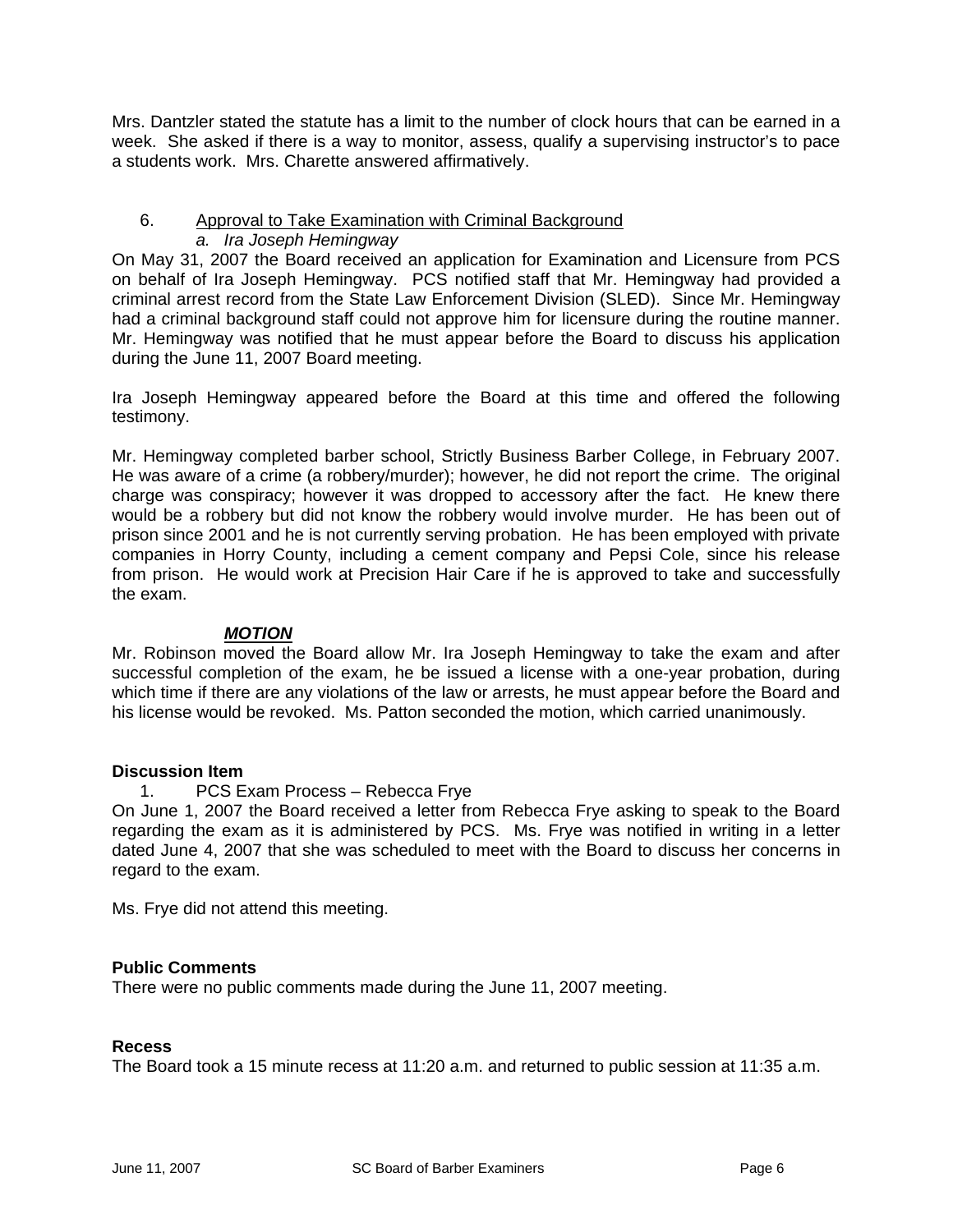# **Executive Session**

## *MOTION*

Mr. Robinson moved the Board enter executive session to seek legal advice regarding the matters brought before the Board. Dr. Evans seconded the motion, which carried unanimously.

#### **Return to Public Session**  *MOTION*

Dr. Evans made a motion, seconded by Mr. Robinson and unanimously carried that the Board return to public session.

Mr. Barnes noted for the record that no motions were offered or made during executive session.

## *Approval of a Third Student Permit - Arthur Keith MOTION*

Mr. Robinson moved the Board approve a permit for Mr. Keith and authorize staff to investigate the school regarding his concerns. Dr. Evans seconded the motion, which carried unanimously.

## *Approval of a Fifth Student Permit - Leon Davis*

Dr. Evans informed Mr. Davis the Board would investigate the number of student permits he has been issued since there is a discrepancy regarding the number of permits issued. He went to say Mr. Davis must appear before the Board during the August 13, 2007 Board meeting.

# *Approval of National Conference Ad*

#### *MOTION*

Dr. Evans moved the Board approve the ad for the national conference. Ms. Patton seconded the motion, which carried unanimously.

#### *Approval of Distance Learning Program – Profile Barber Institute*

Mr. Robinson stated the Board would like more time to study this matter. He went on to say the Board would like underlying research completed to verify the information received in today's meeting. He said the Board would like information on how they would match the components being taught on-line with the hours the Board requires in the regulations and information on verification of how a faculty member or instructor would adequately monitor those hours. He said if and when the Board approves the program, it would be of this specific program but for every barber school to have this opportunity.

Ms. Roberts briefly explained how they determined the number of hours for the program.

Mr. Samuels stated it would take approximately six months to set up the prototype course.

#### *PCS Exam MOTION*

Ms. Patton made a motion, seconded by Dr. Evans and unanimously carried, that the Board eliminate thermal curling and blow drying from the registered barber practical exam by September 1, 2007.